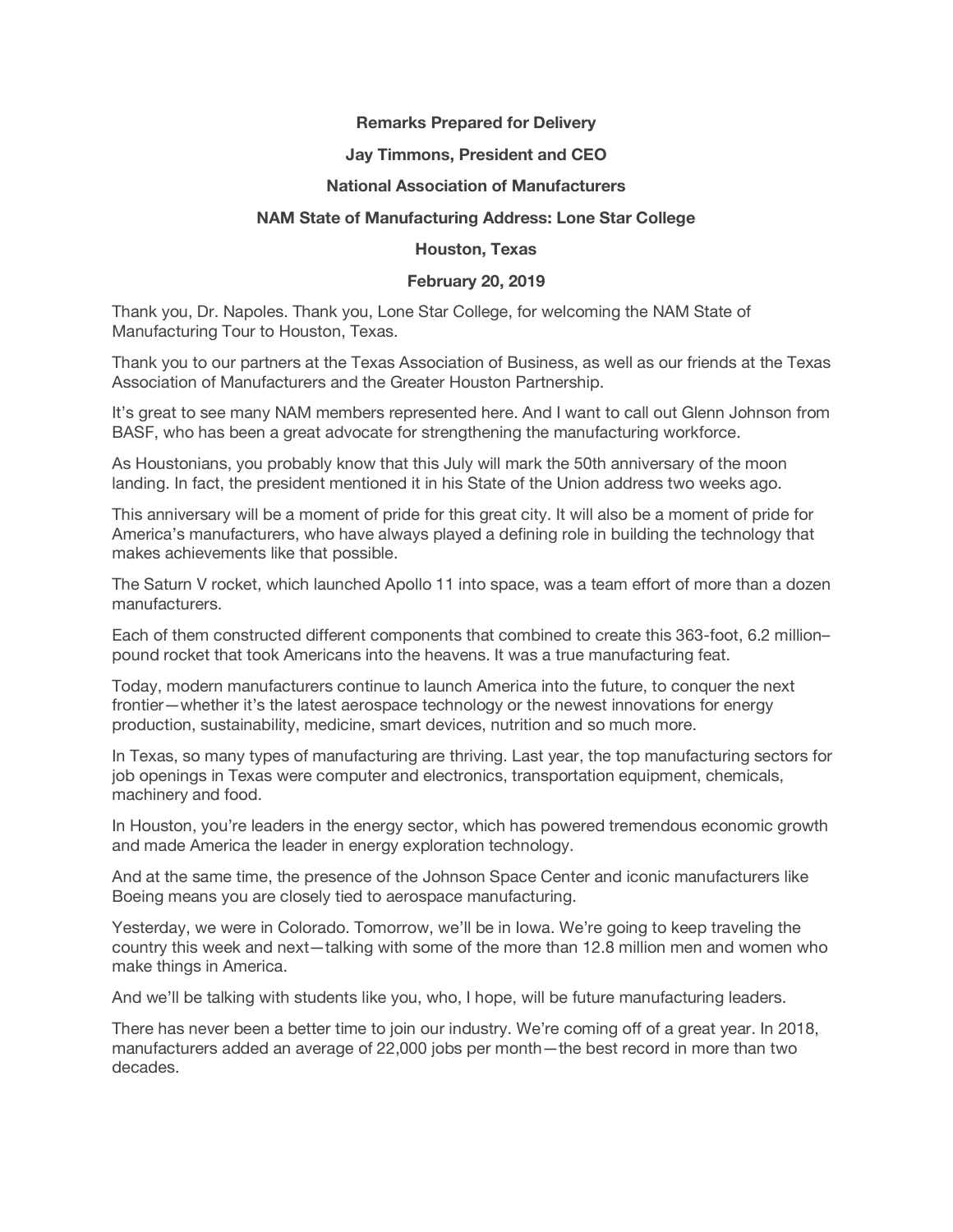Last year, when we surveyed manufacturers who belong to the NAM, they said they were more optimistic than at any time in the 20-year history of the survey.

So, let me ask you, with a show of hands: who plans to go into modern manufacturing?

Let me follow up with this: when you hear the word "manufacturing," what usually comes to mind?

We have a range of ages in the audience today. But I feel really lucky when I get the chance to talk with young students. I always ask them what they think of our industry.

And sometimes they don't realize what today's manufacturing jobs are. They're engineers. They're coders. They're robotics operators. They're welders. They're technicians and designers and marketers. Today's manufacturers are truly building the future.

So, what does all this mean? It means all the noise and rumors you hear about robots taking jobs and manufacturing being a thing of the past—it's just not the real story.

The real story is that manufacturing is an engine of job creation. It is the source of America's strength.

And what is the state of modern manufacturing in America? Today, manufacturing in America is on the rise. Tax reform was the rocket fuel it was promised to be, and it's helping us to climb higher and faster than almost anyone thought possible in this century—as we keep our promise to invest in our people and communities.

Sure, we have our challenges. That's what we're going to talk about. And the first one has everything to do with the people in this room.

Manufacturers need people. We need you.

Right now, manufacturers have 428,000 jobs open in America. And if you think that's a lot, listen to this: we're going to need to fill about 4.6 million jobs over the next 10 years.

This is all from a study from the consulting firm Deloitte and the NAM's workforce and education partner, The Manufacturing Institute. They also found that 2.6 million of those jobs won't get filled if we don't recruit more people to join manufacturing—people like you, starting your career or looking to change your career.

And you want to know one of our best-kept secrets? These jobs—they pay good money.

On average, American manufacturing workers make about \$85,000 annually in wages and benefits, which is about \$32,000 more than people in other fields.

These opportunities begin at places like Lone Star College—whether it's a certification, a training program, an associate's degree or the foundation for a bachelor's.

And Lone Star College really is an impressive place with 99,000 students. That's incredible.

That includes more than 4,400 veterans and their family members. And I'd like to ask any veterans in the room to please stand or identify yourselves.

Thank you for your service. Thank you.

Later today—I'm really excited—soldiers who are part of The Manufacturing Institute's Heroes MAKE America program at Fort Hood are going to join the tour.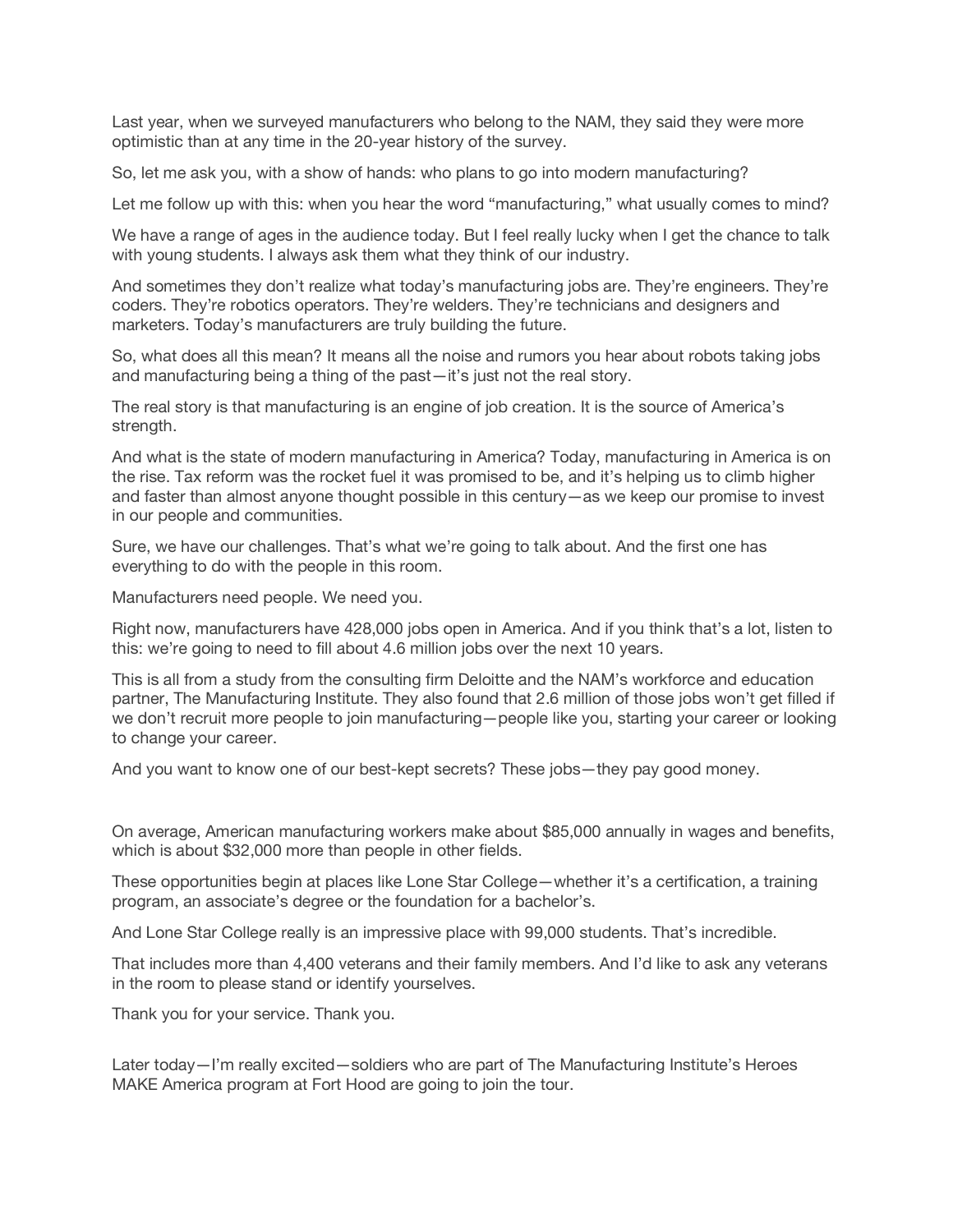And a person who has made the Heroes program possible is Carolyn Lee, the executive director of The Manufacturing Institute.

These soldiers are training for jobs in manufacturing as they transition out of the military. On the tour today, they will get a firsthand look at the opportunities that await them.

Carolyn and the Heroes group will tour BP, Microsoft and Bimbo Bakeries here in Houston. And American Bakers Association President and CEO Robb MacKie will join them for that stop.

Today, people in manufacturing are using technologies that most Americans couldn't have imagined a few years ago—artificial intelligence, augmented reality.

We don't just have robots; we have "co-bots," machines that work in tandem with you. And you have manufacturers trying to figure out how quantum computing could revolutionize logistics.

We'll see firsthand the future of artificial intelligence at the Microsoft Technology Center, where they are using cloud technology to help manufacturers be safer and to better serve their customers.

And a big thanks to David Breaugh, U.S. manufacturing lead at Microsoft. We're looking forward to continuing our partnership.

What's so promising is that all this technology allows people to do more. It also means that people who are differently abled, who may have thought there wasn't a place for them in manufacturing they will know they have a home here, too. And anytime we can include more people in manufacturing, it's a win for our industry, for our economy and for our country.

So, this really is the next frontier in manufacturing.

We're always moving forward, always improving—not just how we make things but what we make.

For example, pharmaceutical manufacturers are investing billions of dollars to develop cutting-edge treatments for cancer. That's manufacturing that is making us healthier.

Automakers across America are expanding autonomous vehicle technology, which over time could reduce risks on the highway and make trucking more efficient. That's manufacturing that is making us safer.

Protolabs, which we'll visit in Minnesota and North Carolina, is the world's fastest on-demand, custom manufacturer. Among other technologies, they use industrial-grade 3-D printing. That's manufacturing that is making us efficient.

Anheuser-Busch, which we visited yesterday in Fort Collins, Colorado, has vowed by 2025 to purchase 100 percent of its electricity from renewable sources, reduce  $CO<sub>2</sub>$  emissions by 25 percent, improve water efficiency at all facilities and make 100 percent of its packaging majorityrecycled content or returnable. That's manufacturing that is making us sustainable—and, since it's beer, happier, too.

Yesterday, we were also at Ball Aerospace in Colorado.

Ball recently built a next-generation weather satellite for NOAA and NASA that increases the timeliness and accuracy of forecasts, providing earlier warnings ahead of severe weather events. In addition, they also recently finished building a space-based instrument for NASA to track pollution and improve air quality. That's manufacturing making us greener.

And it's proving once again that manufacturers in America are part of the solution for nearly all of our most pressing global challenges.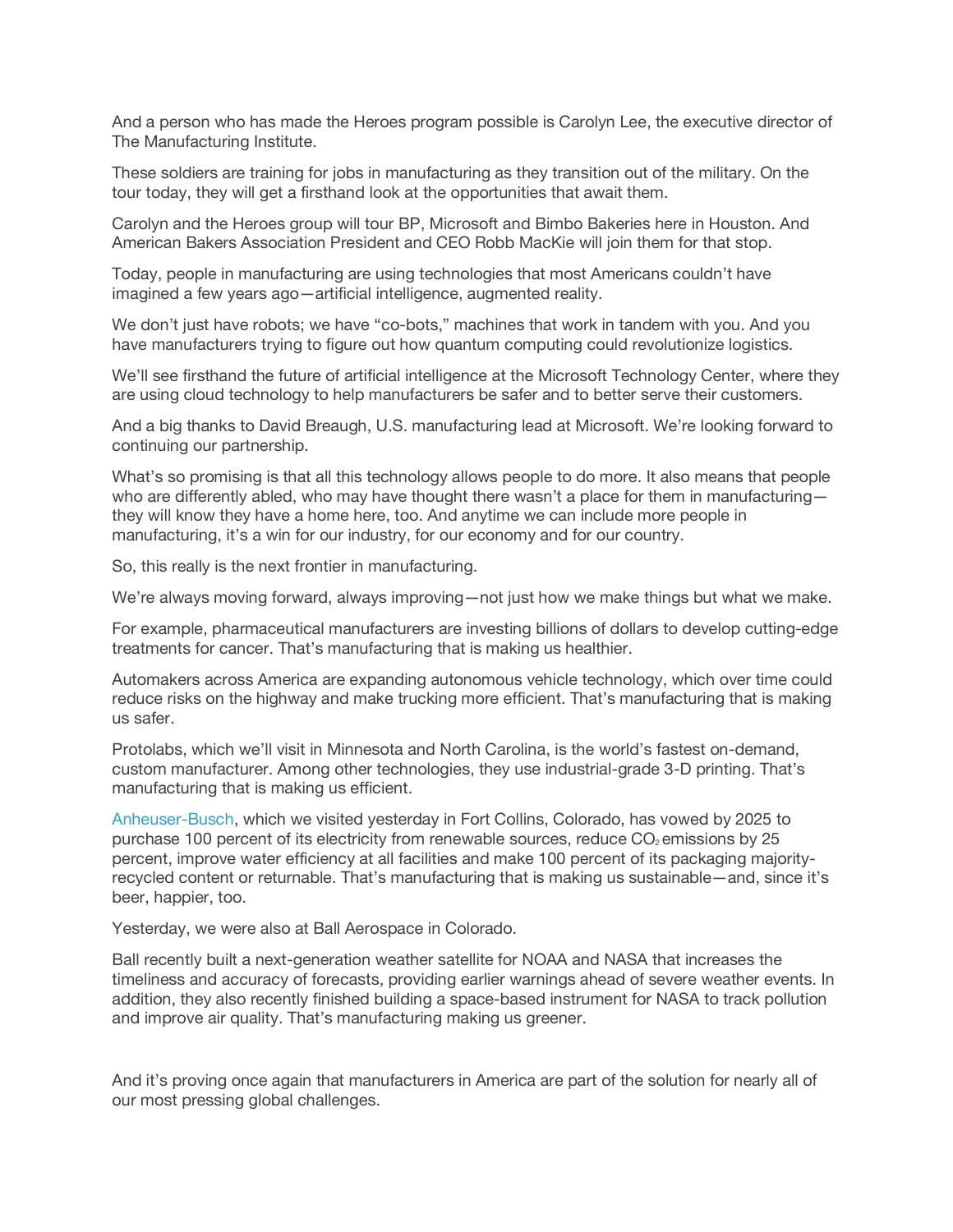Now, later this year, when we mark that anniversary of the lunar landing, we will be looking to the future, to the next frontier—going back to the moon, onward to Mars and beyond.

And make no mistake about it: it is manufacturing that will create that future and move us forward every step of the way—every small step for man and every giant leap for mankind.

But America's future is only as bright as our manufacturing industry is strong. America's security and standing as a beacon of hope in the world depend on manufacturing's strength.

Last month, China landed a spacecraft on the dark side of the moon. That's a big milestone. But are we going to let China lead in space? Or is the United States going to lead?

Is China—or any other country—going to become the leader in the global economy? Or is the United States, our exceptional nation, going to keep leading?

I don't know about you, but I think America must lead.

That's how we will uphold the values that we cherish and that made America exceptional in the first place—free enterprise, competitiveness, individual liberty and equal opportunity.

So, we talked about why manufacturing matters for students and job seekers. Now, I want you to think about why manufacturing matters to you as an American—as a citizen or resident of the United States.

The decisions made in Washington affect the strength of this industry, and you affect what happens in Washington—and in Austin—with your voice and with your votes.

There are a lot of big issues that matter to manufacturers. I'm going to focus on three.

None of this, by the way, is about Republicans or Democrats or independents. It's not about politics or personality or process. It's about policy—good policy—that will make a difference in the lives of Americans.

You've probably heard the president and Speaker Pelosi talk about investing in infrastructure. Well, manufacturers want that, too. And all Americans deserve better roads and bridges.

We need modernized ports, waterways, pipes, pipelines, electric grid and airports—as well as nextgeneration communications infrastructure like 5G technology.

As manufacturers, we can't get our products to our customers quickly and cheaply if we don't have better infrastructure. And, more importantly, this is also about your family's safety.

So, manufacturers are calling on Congress to make a serious investment in our nation's infrastructure. Without action, we will lose 5.8 million jobs by 2040. But with an injection of \$1 trillion in American infrastructure, we will create 11 million.

Manufacturers' competitiveness depends on infrastructure. It also depends on trade. I'm sure you've heard talk about tariffs, and China, and NAFTA and the new U.S.–Mexico–Canada Agreement. And maybe you wanted to tune it out. But please don't. Here's why it matters.

There are 7.7 billion people in the world. Ninety-five percent of the world lives outside the United States.

If our economy is going to succeed, if we're going to stay on top, we need to sell the things Americans make to those people—before someone else does. And we need to partner with them to create new innovations, whether they live in Canada or the EU or China.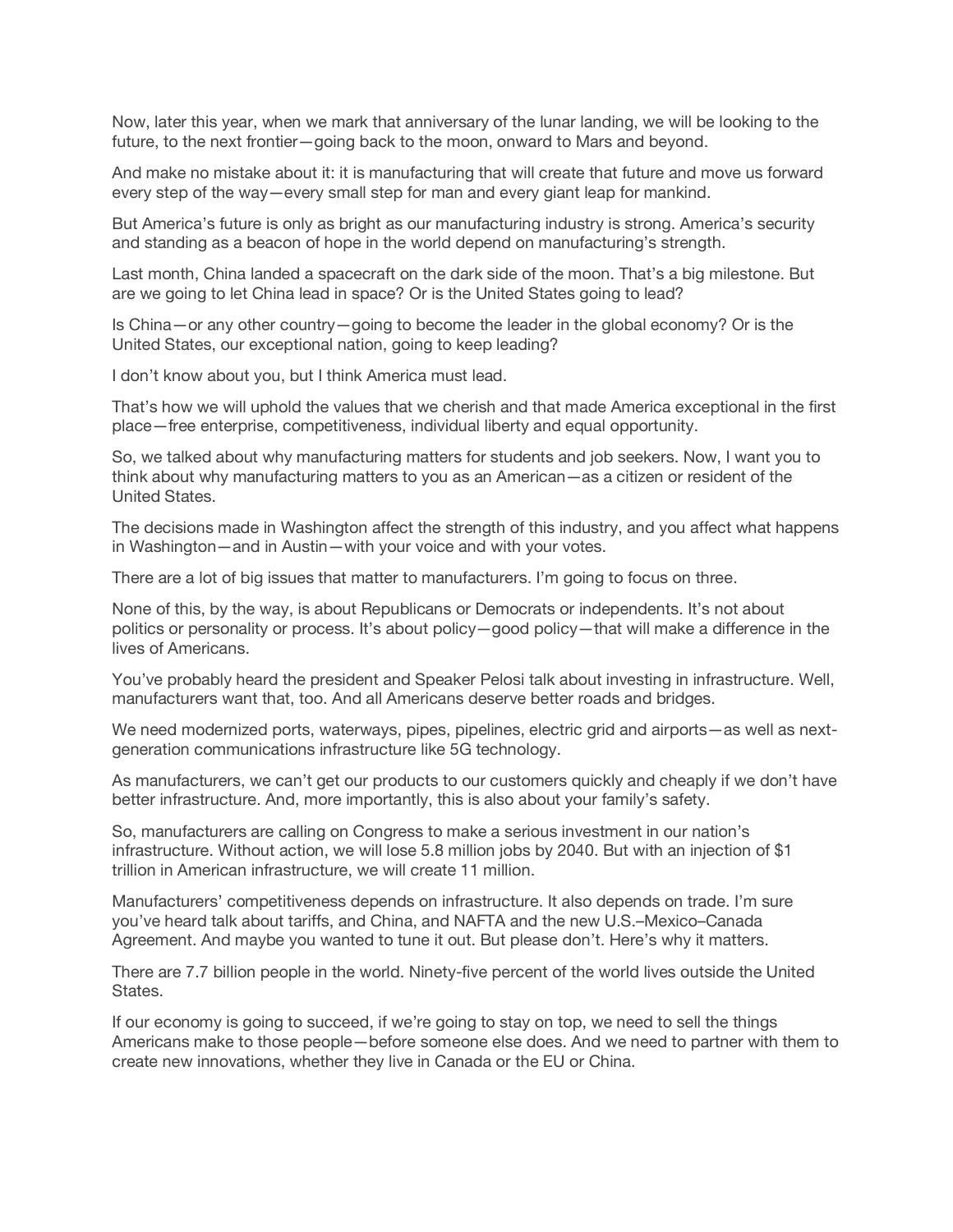Being part of a strong world economy raises standards of living here at home and reduces poverty around the globe.

So, number one: manufacturers are counting on Congress to ratify the U.S.–Mexico–Canada Agreement and to do so quickly. These two countries are our most important trading partners.

Second, we want to see the administration come to an agreement to hold China accountable.

China cheats—plain and simple. And it hurts us here in America. And the tariffs on their products and on ours? Well, they hurt manufacturers, too.

China is the most challenging market in the world—but it also has big opportunities. So, a trade agreement between the two countries would not only fix those problems and set new rules—it would be historic. We want it done, and that's why we called for it more than a year ago. You should want it done, too.

We also want to see lawmakers reach an historic agreement to fix our broken immigration system once and for all.

The broken system is not fair—not to the Dreamers who know no home other than the United States of America; not to Americans who want to know their country is secure.

And let me just say that if you're a Dreamer, or your friend or your family member is a Dreamer, manufacturers stand with you. We need to reach a solution so that you can have the confidence you deserve to build your own future.

But let's also be realistic. We need security as well. A nation has to protect its borders. That's just a basic necessity.

Manufacturers understand that a truly comprehensive solution has to show compassion, provide security and address economic realities. Last week, the NAM released just such a plan. We sent it to Congress. And we sent it to the White House.

This plan, which we call "A Way Forward," is pragmatic, and it is realistic. It bolsters security. It provides a path and certainty for undocumented workers. It improves our asylum and refugee system. It responds to employers' priorities and needs. And it strengthens the rule of law.

It's not all Republican ideas. It's not all Democratic ideas. It's a realistic compromise. That's what it's going to take. And that's what Americans expect.

Congress says they want to solve the problem—we're showing them how to do it.

Sure, manufacturers build walls. But we also build bridges. And we want to build consensus on an issue that has divided our country.

Bottom line: it's time to stop playing politics with people's lives.

Enough debating. It's time for action.

Finally, there's one more threat to our future that impacts all Americans, but it hits Houstonians in particular. Right now, there are groups of trial lawyers slinking around the country tantalizing elected officials in cities and states with unrealistic promises of jackpot justice if they will only agree to sue energy manufacturers over climate change.

This is Houston—home to energy companies—so this matters to you. These lawyers—they want to get rich at the expense of manufacturing workers.